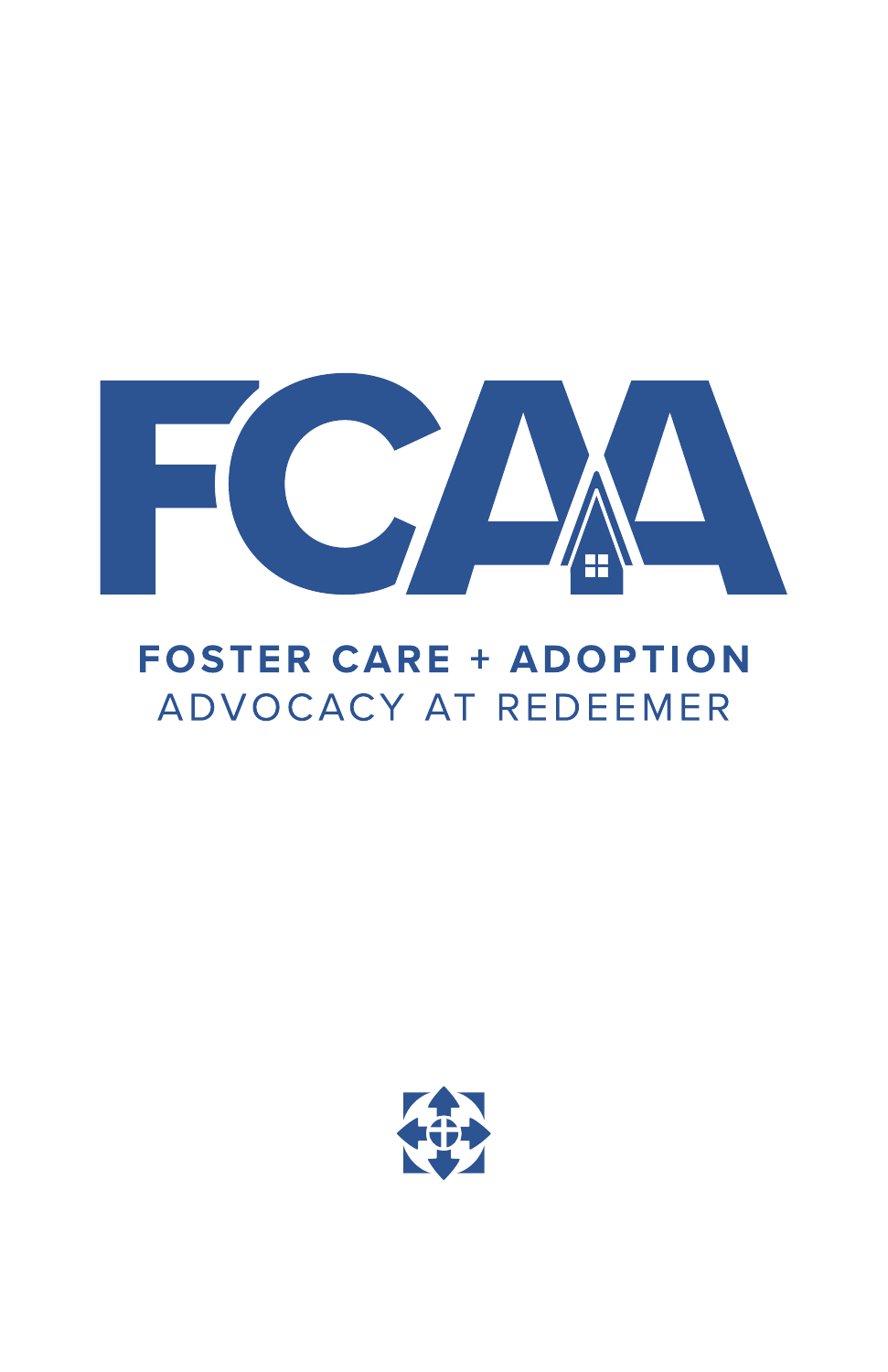## VISION STATEMENT

We want to see Redeemer members transformed and empowered by the gospel to support and advocate for the voiceless through foster care, adoption, and adoption advocacy

#### MISSION STATEMENT

As adopted children of God, our gospel identity compels us to help vulnerable children and their families encounter Jesus using physical and spiritual support through the body of Christ at Redeemer.

# ENGAGE

*We will engage members of Redeemer by increasing advocacy and awareness around foster care and adoption.*

# EQUIP

*We will equip members through training to help meet physical, spiritual, and emotional needs of foster and adoptive families.*

# EMPOWER

*We will empower Redeemer families to be sent out as licensed foster care or adoptive families.*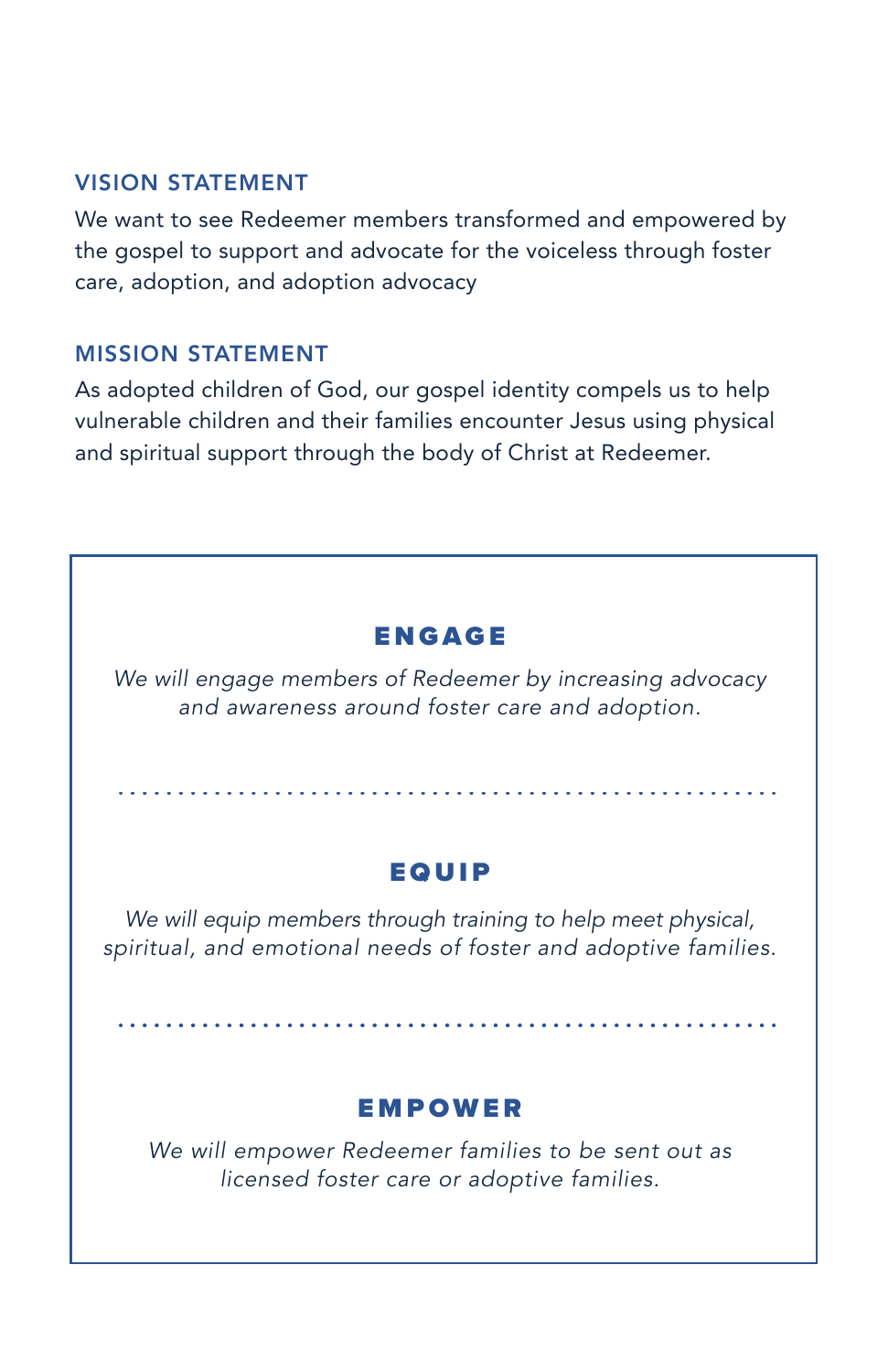# AREAS OF SERVICE

# PRACTICAL NEEDS

- Help meet physical needs for families pre, during, and post placement
- Help families with needs to get home to agency standards

# **CHILD CARE**

- Coordinate Foster Parents' Night Out
- Create and regulate list of babysitting, short term, and respite care providers
- Engage with organizations that already exist to help in this capacity

#### PEER SUPPORT

• Connect willing and experienced families with families in other parts of the process (beginning, during, or post foster/adoption process, international or domestic)

## LONG-TERM AND POST-ADOPTION CARE SUPPORT

- Research, connect, and communicate community support ministries to families like family support therapists, psychiatrists, or community closets
- Offer continued support and trauma informed training
- Connecting children within the community to other children who share similar life experiences

## GOSPEL COMMUNITY ENGAGEMENT

- Engage the GC members in the foster families Gospel Community
- Communicating needs with GCs
- Engage College Gospel Communities to help meet needs and bridge gaps by meeting physical needs